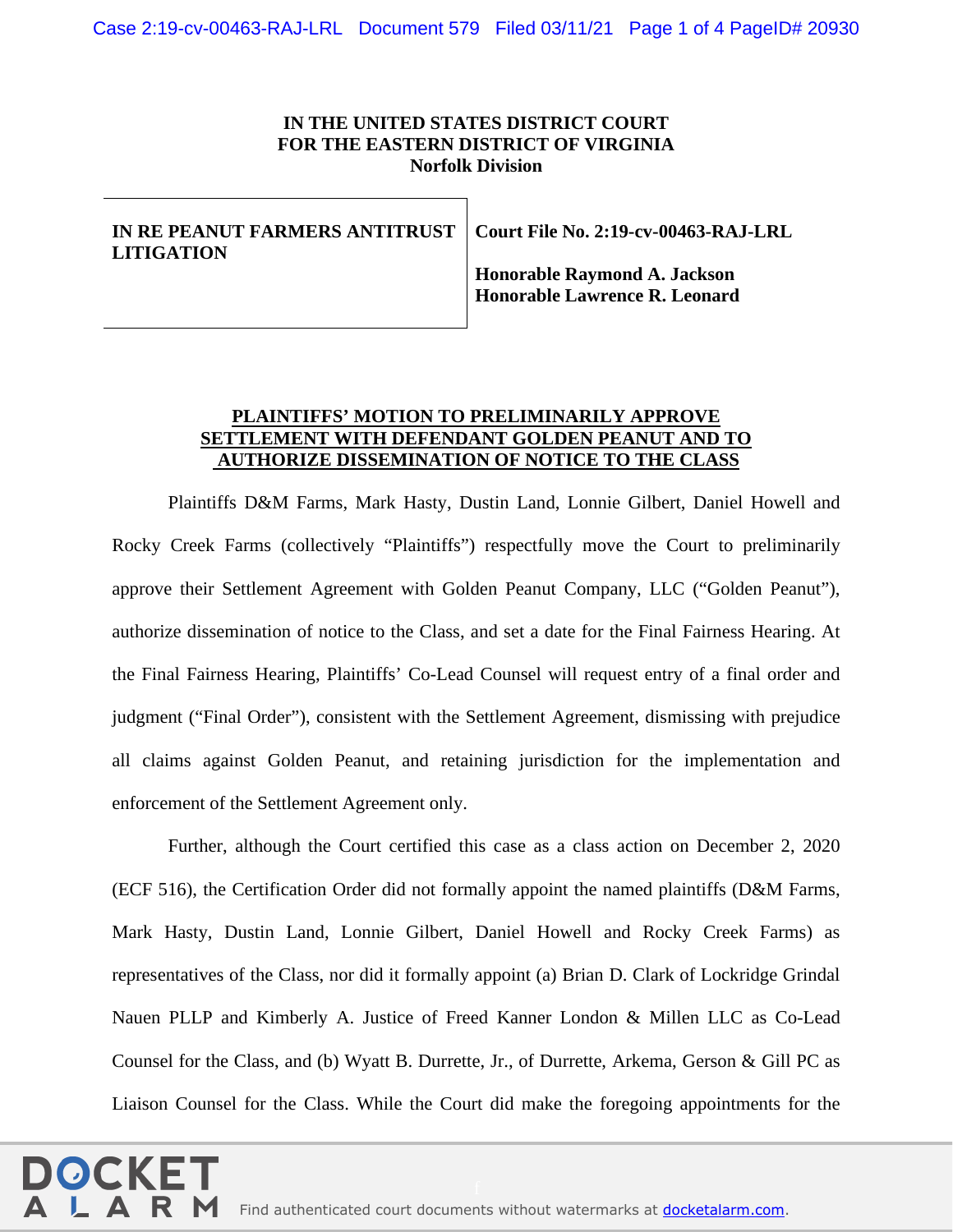Olam and Birdsong settlement classes (*see* ECF Nos. 514 and 515), Plaintiffs request that the

Court make such appointments formally on behalf of the certified Class.

In support of this motion, Plaintiffs submit herewith a Memorandum of Law in Support, Declaration of Brian D. Clark, and proposed order.

**DOCKET** 

Dated: March 11, 2021 Respectfully submitted,

 */s/ Kevin J. Funk* Wyatt B. Durrette, Jr. (VSB No. 04719) Kevin J. Funk (VSB No. 65465) **DURRETTE, ARKEMA, GERSON & GILL PC**  Bank of America Center 1111 East Main Street, 16th Floor Richmond, VA 23219 Tel: (804) 775-6900 Fax: (804) 775-6911 wdurrette@dagglaw.com kfunk@dagglaw.com

W. Joseph Bruckner (MN No. 0147758) (admitted *pro hac vice*) Brian D. Clark (MN No. 00390069) (admitted *pro hac vice*) Simeon A. Morbey (MN No. 0391338) (admitted *pro hac vice*) Stephanie A. Chen (MN No. 0400032) (admitted *pro hac vice*) **LOCKRIDGE GRINDAL NAUEN P.L.L.P.** 100 Washington Avenue South, Suite 2200 Minneapolis, MN 55401 Tel: (612) 339-6900 Fax: (612) 339-0981 wjbruckner@locklaw.com bdclark@locklaw.com samorbey@locklaw.com sachen@locklaw.com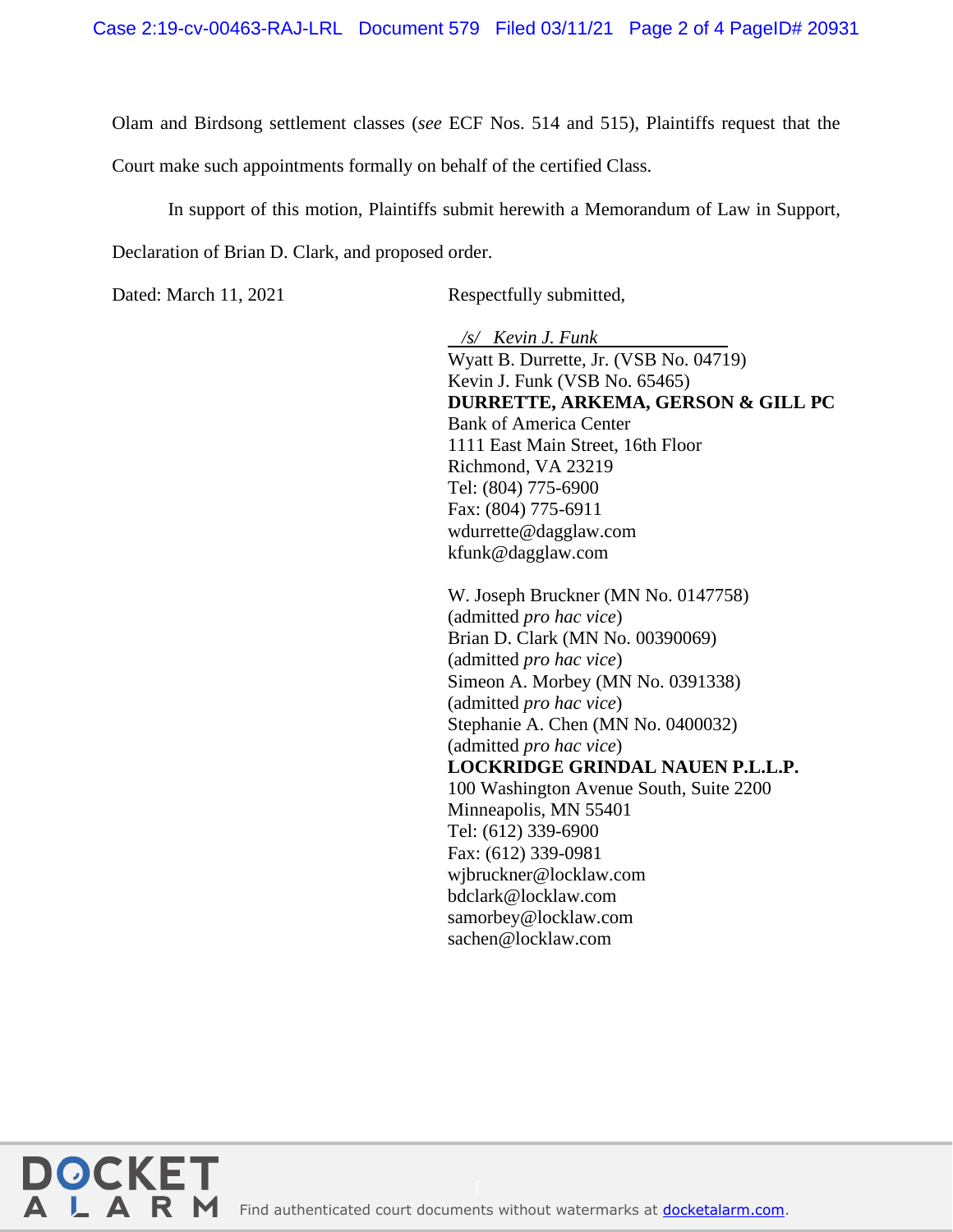Kimberly A. Justice (PA No. 85124) (admitted *pro hac vice*) Jonathan M. Jagher (PA No. 204721) (admitted *pro hac vice*) **FREED KANNER LONDON & MILLEN LLC** 923 Fayette Street Conshohocken, PA 19428 Tel: (610) 234-6487 Fax: (224) 632-4521 kjustice@fklmlaw.com jjagher@fklmlaw.com

William H. London (IL No. 6196353) (admitted *pro hac vice*) Douglas A. Millen (IL No. 6226978) (admitted *pro hac vice*) Michael E. Moskovitz (IL No. 6237728) (admitted *pro hac vice*) Brian M. Hogan (IL No. 6286419) (admitted *pro hac vice*) **FREED KANNER LONDON & MILLEN LLC** 2201 Waukegan Road, #130 Bannockburn, IL 60015 Tel: (224) 632-4500 Fax: (224) 632-4521 blondon@fklmlaw.com dmillen@fklmlaw.com mmoskovitz@fklmlaw.com bhogan@fklmlaw.com

Jeffrey J. Corrigan (NY No. 2372654) (admitted *pro hac vice*) Jeffrey L. Spector (PA No. 207208) (admitted *pro hac vice*) **SPECTOR ROSEMAN & KODROFF, P.C.** Two Commerce Square 2001 Market Street, Suite 3420 Philadelphia, PA 19103 Tel.: (215) 496-0300 Fax: (215) 496-6611 jcorrigan@srkattorneys.com jspector@srkattorneys.com

*Counsel for Plaintiffs*